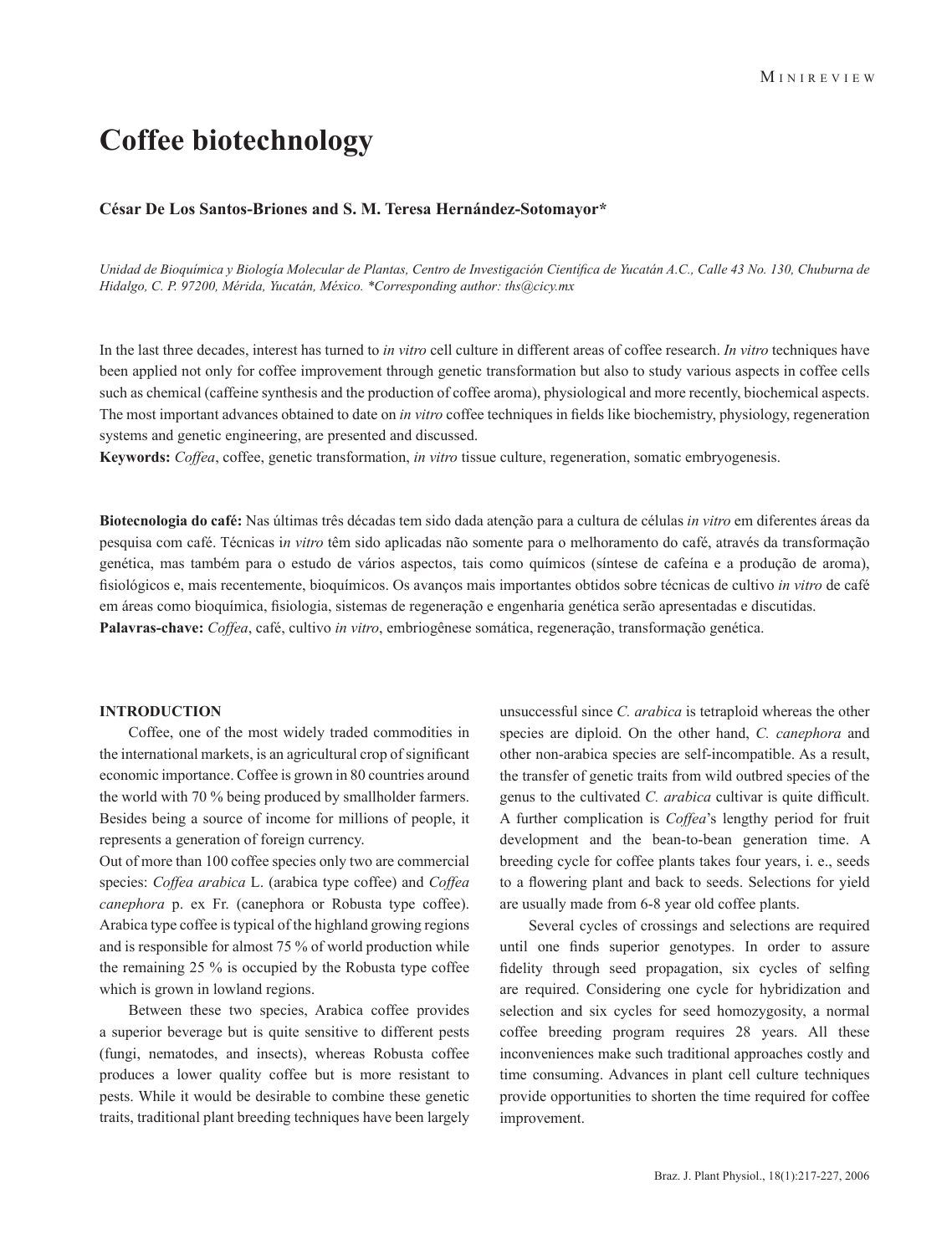Fortunately, the last decades have been eyewitness of the development of new technological tools which introduce a huge potential in plant growth improvement. In addition to the conventional growth improvement, these techniques can accelerate the release of varieties with new traits. Plant biotechnology offers several possibilities for increasing productivity, diversification and production. This technology includes plant tissue culture techniques, the use of advanced molecular biology techniques for plant transformation, genomic analysis coupled with breeding and plant-disease diagnoses. This group of new techniques has been added to the toolbox to strengthen programs in order to obtain better crops. The goal is still the same as for the traditional ones: to improve traits in a way that resulting plants attain superior agronomical traits but in a faster and efficient way.

 Among factors limiting coffee production, there are the different susceptibilities to several diseases, photosynthetic efficiency, water utilization and tolerance to soil acidity and to aluminum.

 Plant tissue culture has allowed a mass production of plants, increasing the capacity of plant multiplication with specific agronomical traits. It has also been a major tool for basic and practical investigation in agriculture. These new developments include clonal propagation, cell suspension culture, anther/pollen culture, embryo culture, protoplast isolation and regeneration, and the development of new interspecific plantlets *in vitro*. Furthermore, these *in vitro* techniques have allowed studies at the cellular and molecular levels making the coffee plant a "model" among the woody species. This "model plant" has much potential in molecular biology, biochemical and biotechnological research.

## *In vitro* **tissue culture methods in coffee**

 Plant regeneration via tissue culture should be very effective for propagation and improvement of coffee plants. Although the main goal of early studies was to establish protocols to regenerate coffee species, the development of these protocols and the recent advances made it possible to apply these techniques for the study of various other aspects.

 The first requirement to regenerate a large number of plants is to obtain a large population of cells. This is accompanied by removing a small portion of the plant (an explant) and placing it in liquid or on solid medium. This medium should contain various nutrients and hormones sufficient for the cells to divide and reproduce and eventually to form a large collection of cells (suspensions if liquid medium, calli if solid medium). After an appropriate time, when this primary culture is large enough, it can be subdivided and/or transferred to another medium depending on the type of regeneration required.

*Callus Cultures:* Callus formation from explants is occasionally spontaneous, but generally requires an auxin in the medium, often in combination with cytokinin. The pioneer report on coffee tissue culture was done by Staritsky (1970) who used internode segments of young orthotrophic shoots as explants. He obtained fast growing callus using a modified Linsmaier and Skoog medium (1965) supplemented with sucrose (30 g.L<sup>-1</sup>), thiamine HCl (1 mg.L<sup>-1</sup>), L-cysteine HCl (10 mg<sub>.</sub>L<sup>-1</sup>), *myo*-inositol (100 mg<sub>.</sub>L<sup>-1</sup>), kinetin (0.1) mg.L<sup>-1</sup>), 2,4-dichlorophenoxyacetic acid  $(2,4-D, 0.1 \text{ mg. L}^{-1})$ or naphthalene acetic acid (NAA,  $1 \text{ mg} L^{-1}$ ).

 Later, Sharp et al. (1973) established callus from seeds, shoots, leaves and anthers of *Coffea arabica* and used the same salt medium but increased some of the organic components to establish these cultures. They found conditions (absence of illumination and a temperature of 28°C) in which callus cells proliferate more efficiently. Monaco et al*.* (1974) obtained a rapid cell proliferation at the surface of explants from developing fruits with immature seeds of *Coffea arabica* and *Coffea stenophylla* that were grown in the dark at 25-28°C and in medium used by Staritsky (1970) but in the absence of 2,4-D.

 They observed differences in the rate of cell proliferation and texture of cultured perisperm tissues that varied from a white friable callus to a cream colored solid callus. These early studies mentioned above were the basis for subsequent work and opened the possibility of applying these kinds of techniques in the formulation, development and improvement of procedures to induce the morphogenetic potential in other coffee species. Thereafter, Herman and Haas (1975) obtained clonal propagation of *C. arabica* from callus culture through organoid formation; and Söndahl and Sharp (1977; 1979) established conditions for formation of somatic embryos from auxin-induced leaf callus of *C. arabica* using media with different combinations of auxins and cytokinins.

*Cell suspension and Protoplast Cultures:* The establishment of cell suspension cultures has been used in coffee for different purposes, such as an interphase for obtaining somatic embryos, protoplast isolation, plant regeneration, etc. Although Keller et al. (1972) reported production and release of caffeine from primary callus cultures derived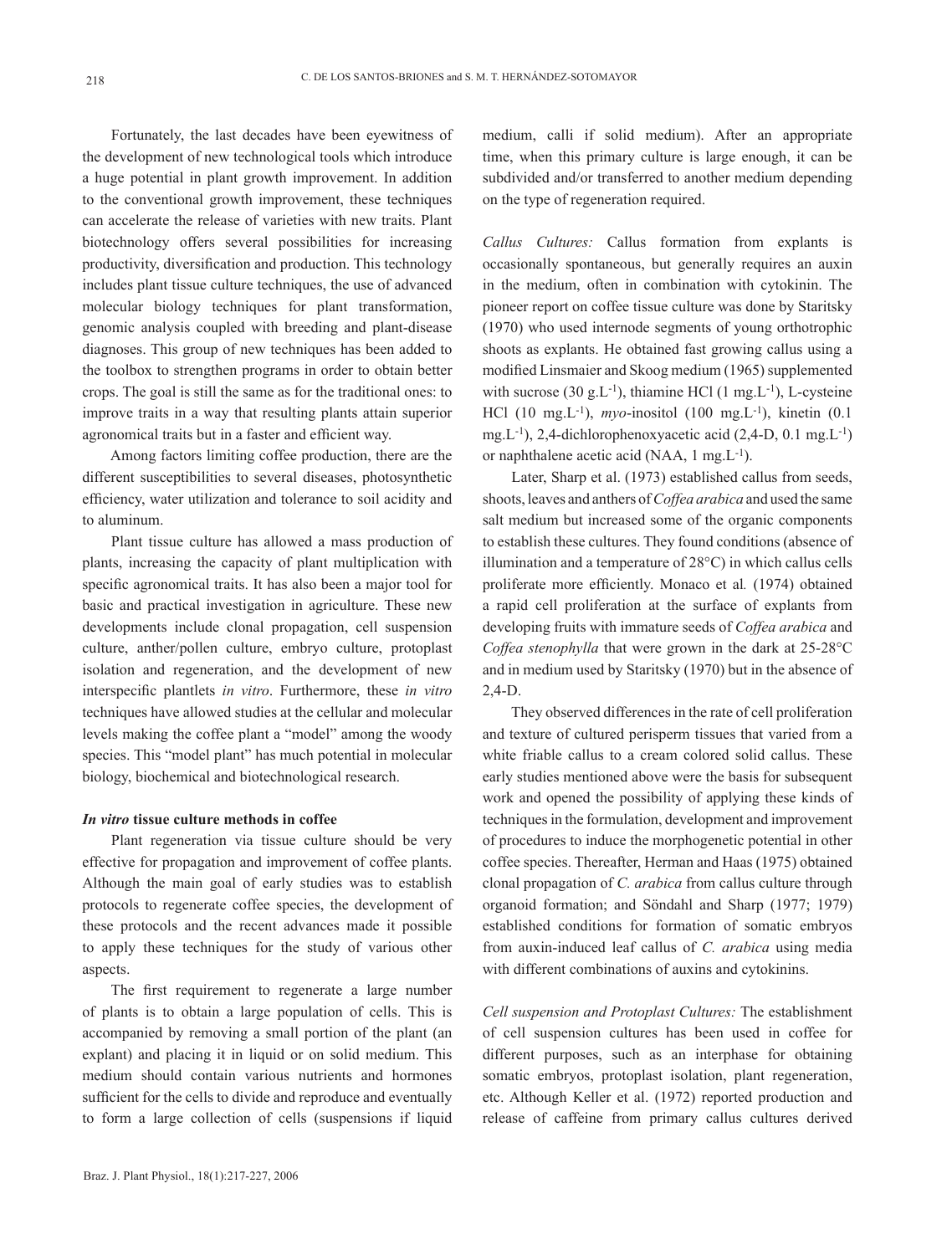from endosperm and pericarp of *C. arabica*, the first coffee suspension cultures were established with the aim to study the production of aromatic compounds from cells (Townsley, 1974). Cultures were initiated from friable callus derived from orthotropic shoots of *C. arabica*. Later, these same suspension cultures were used to analyze caffeine and chlorogenic acid contents (Buckland and Townsley, 1975) and to compare unsaponifiable lipids in green beans with those in cell suspensions (Van der Voort and Townsley, 1975). Additional studies of caffeine synthesis and biodegradation of purine alkaloids in coffee suspension cultures were made by Frischknecht and Baumann (1980), and Baumann et al. (1983).

 A number of papers have been published on various aspects of the isolation and culture of coffee protoplasts. Söndahl et al. (1980), Orozco and Schieder (1984), and Acuña and de Peña (1987) isolated protoplasts from leaf callus, leaves, and cell suspensions, respectively. In all cases, cell wall formation, cell division, and callus formation was observed but in no case did regeneration of plants occur, which complicates the production and culture of protoplasts from coffee cells. Schöpke et al. (1987) reported somatic embryogenesis and plantlet regeneration in protoplasts isolated from cell suspension-derived somatic embryos of *C. canephora*. Only some of the embryos could be regenerated to plantlets when globular embryos were subcultured on a medium devoid of growth regulators.

 In other studies, Schöpke et al. (1988) and Schöpke (1989) isolated protoplasts from cell suspensions of *C. arabica*, *C. canephora*, *C. salvatrix*, and *C. racemosa.*  In these cases, the protoplasts regenerated cell walls and a few divisions occurred, but the cells did not survive more than 10 days in culture. After these initial successes, regeneration from protoplasts of *C. arabica* was achieved by other workers. Acuña and de Peña (1991) also reported plant regeneration from protoplasts of embryogenic cell suspension of *C. arabica* Caturra. In this report, from a total of 65 somatic embryos, 35 were transferred directly to nonsterile soil in the greenhouse. They also found that the total process of regeneration of plants from protoplasts took an average of 9 to 10 months.

 Spiral and Pétiard (1991) regenerated plants from protoplasts of *C. arabica, C. canephora* and from the interspecific hybrid Arabusta. Grèzes et al. (1994) optimized conditions for the isolation of protoplasts from nonembryogenic cell suspensions of *C. arabica*. They described experiments to improve the yield of viable protoplasts, by analyzing the different parameters (enzymatic treatments, plasmolysis, physiological state of the cells or temperature) influencing the release of coffee cell protoplasts. A number of viable protoplasts ranging from  $3.5 \times 10^6$  to  $4.6 \times$ 106 protoplasts per gram of fresh weight was obtained corresponding to a 10- to 15-fold increase of the protoplast yield obtained by Acuña and de Peña (1991). Tahara et al. (1994) reported a simplified method for preparing and culturing protoplasts from embryogenic callus induced from young leaves of mature *C. arabica* trees, and subsequent formation of somatic embryos from these protoplasts with cytokinin as the only plant growth regulator.

 Among the several procedures reported for the regeneration of coffee protoplasts, there are great differences, especially with regard to the growth regulators and the cultured media used. Flexibility towards growth regulators can be seen in protoplast cultures that resulted in the regeneration of plantlets. The embryogenic tissue used for protoplast isolation can be induced either by an auxin/ cytokinin mixture (Schöpke et al. 1987; Schöpke, 1989; Spiral and Pétiard, 1991) or by a cytokinin alone (Yasuda et al., 1986; Acuña and de Peña, 1991; Tahara et al., 1994). Correspondingly, the media used for protoplast culture contain an auxin/cytokinin mixture or a cytokinin, except for the medium used by Acuña and de Peña (1991) who induced embryogenic tissue with 6-benzylamino purine (BAP) alone, and then cultured protoplasts isolated from this tissue in a medium containing a mixture of 2,4-D, NAA, and kinetin.

*Somatic embryogenesis:* Somatic embryogenesis is a valuable tool for the clonal propagation of *Coffea* species and for the breeding for disease resistance, stress tolerance, lowcaffeine content, etc. Early studies have demonstrated that the presence of an auxin is critical for embryo initiation and decreasing the auxin concentration or its complete absence promoted maturation. Thus, in general terms, the established basic protocol involves culture in a primary medium with an auxin source and subculturing in a secondary medium devoid of growth regulators, both containing a substantial supply of reduced nitrogen (Ammirato, 1983).

 In coffee, there are a number of reports on *in vitro* plant regeneration through somatic embryogenesis from stem, leaf tissues and perisperm tissue (Staritsky, 1970; Söndahl and Sharp, 1977; Dublin, 1981; Yasuda et al., 1985; de García and Menéndez, 1987; Raghuramulu et al., 1987; Neuenschwander and Baumann, 1992; Söndahl and Lauritis, 1992; Sreenath et al., 1995). The majority of culture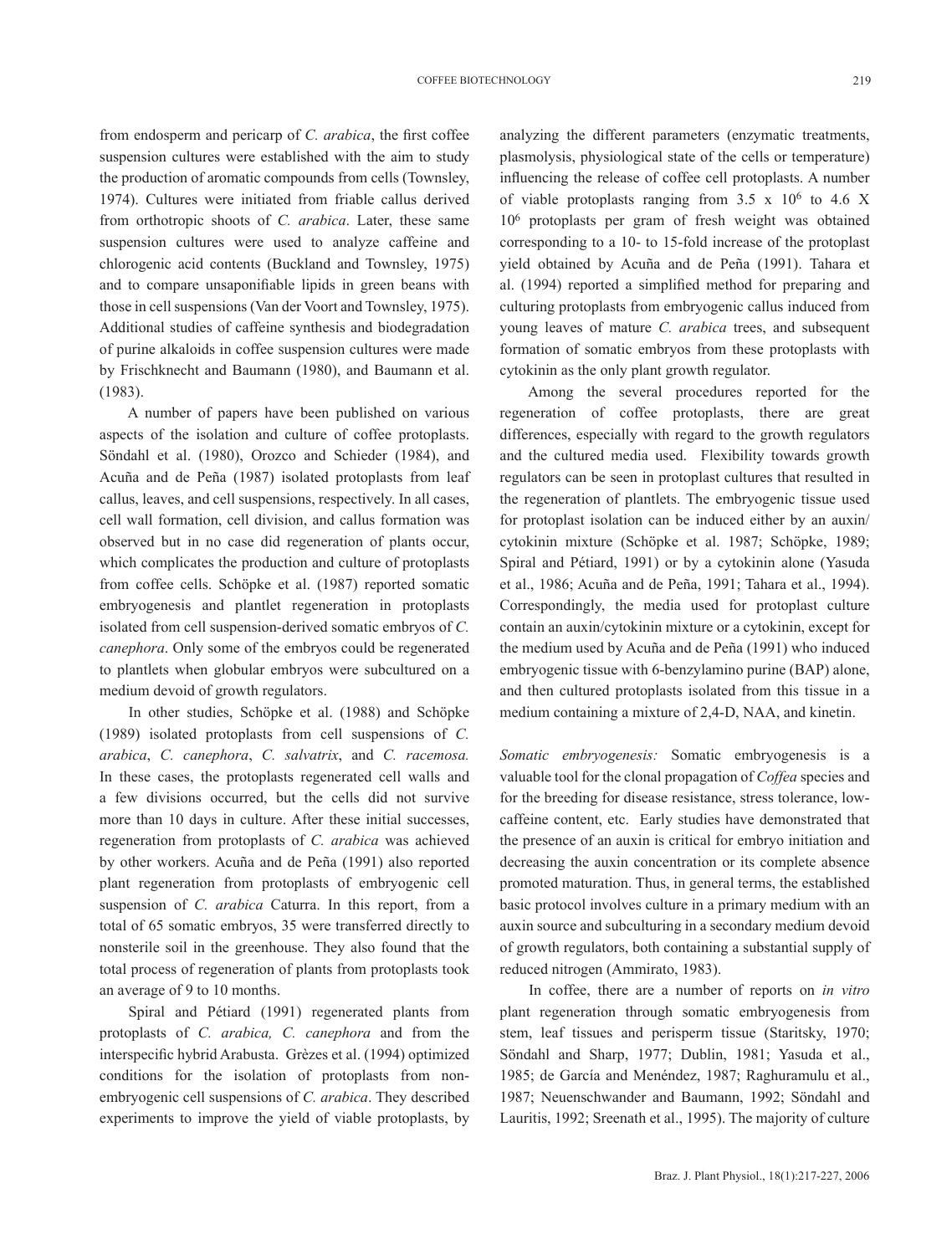media used for the induction of somatic embryogenesis in coffee contained a mixture of an auxin and a cytokinin. However, Dublin (1981) showed that it is possible to induce embryogenesis in leaf explants with a cytokinin (BAP) alone. This observation was confirmed by Yasuda et al. (1985) and Hatanaka et al. (1991), who reported that cytokinin is very important and auxins have inhibitory effects towards *Coffea* somatic embryogenesis.

 Yasuda et al. (1995) established somatic embryogenesis in *C. arabica* and *C. canephora* from leaf explants of mature trees using cytokinin as a sole plant hormone. Both species reacted in different ways. In *C. canephora*, somatic embryos formed from the cut edges of cultured young leaf explants in contact with cytokinin of the medium. Addition of auxin with cytokinin inhibited embryo formation. Somatic embryos were grown to young plants on the cytokinin medium. In *arabica*, embryogenic callus was induced after prolonged culture with cytokinin and then somatic embryos formed on the embryogenic callus.

 Leaf pieces of *arabusta* coffee trees can be induced to form embryos directly when cultured on a basal MS medium devoid of auxin and containing high levels of cytokinin. By this means, somatic embryogenesis of coffee has been obtained in single-step (Dublin, 1981; Yasuda et al., 1985; Hatanaka et al., 1991; Yasuda et al., 1995) and doublestep procedures (Söndahl and Sharp, 1977; Dublin, 1984; Zamarripa et al., 1991; Neuenschwander and Baumann, 1992). The single-step procedure has the advantage of rapid embryo formation and high embryo germination rate. The double-step procedure yields high frequency somatic embryogenesis (HFSE) which has clear implications with regard to large scale production of somatic embryos. In addition, for some genotypes, the HFSE process may be the sole procedure for obtaining somatic embryogenesis.

 High frequency somatic embryogenesis (HFSE) from coffee leaf explants was first reported by Söndahl and Sharp (1977) in *C. arabica* cv. Bourbon. HFSE is characterized by the abundant appearance of friable, highly embryogenic callus. The experimental procedure describes two successive media that were necessary: "the conditioning medium" and the "induction medium". Successful induction of high frequency embryogenic calluses was found to be dependent on the 2,4-D and kinetin concentrations in the first medium (conditioning medium).

 The specific nature of HFSE-callus permits its use in liquid culture systems. Neuenschwander and Baumann (1992) described a protocol for somatic embryogenesis in liquid culture. They proposed the term self-controlled somatic embryogenesis (SCSE) because the new somatic embryos germinated at a rate of 94.5 % without the need of a maturation step. Yields and germination rates of HFSE were markedly lower as compared to SCSE. The production of somatic embryos in liquid medium has been applied as an approach for a rapid mass propagation of coffee plants (Zamarripa et al., 1991; Ducos et al., 1993; Noriega and Söndahl, 1993; van Boxtel and Berthouly, 1996).

 Zamarripa et al. (1991) reported that the production of somatic embryos is highly dependent on the inoculum density, the production and development of embryos being inhibited when the inoculum density is high. This inhibition is partially suppressed when the medium is periodically renewed. At a low inoculum density of  $1 \text{ g } F W. L^{-1}$ , 460,000 embryos were produced in 7 weeks in Erlenmeyer flasks; in a bioreactor, the production was about 4,000 embryos per liter per day. Ducos et al. (1993) achieved 600,000 coffee somatic embryos per liter using a stirred bioreactor, and Zamarripa (1993) described the feasibility of scale-up of somatic embryogenesis in *C. canephora* and Arabusta reporting yields of 400-500  $\times$  10<sup>3</sup> embryos after 7 weeks. The plantlet regeneration capacity was measured. Starting with 1 g of callus per liter of medium, 56,000 plantlets could be regenerated (Ducos et al., 1999).

 Berthouly et al. (1995) and Etienne et al. (1997) have developed a somatic embryo mass production system using a temporary immersion bioreactor. This system includes the use of immersion techniques with specially adapted culture vessels ( $RITA<sup>R</sup>$ ) which allows the direct regeneration, in the same container and without subculture, of plantlets from cell suspensions. They obtained a high frequency of embryogenic tissues, cell suspensions and regeneration of plants. Using germinated somatic embryos of *Coffea arabica*, direct sowing resulted in a highly successful conversion of embryos into plants. A culture density above 1600 embryos per liter in a bioreactor positively affected embryo morphology by causing higher embryonic axis elongation (Barry-Etienne et al., 1999). Such embryos showed better plant conversion rates after direct sowing in the nursery.

 Nevertheless, during the first months in the nursery, the plantlets derived from embryos produced under temporary immersion exhibited a low and slow growth when compared to seedlings (Barry-Etienne et al.*,* 2002). Recently, mass regeneration of *C. arabica* L. somatic embryos using a temporary immersion bioreactor was improved by optimizing the immersion cycles. It was demonstrated that increasing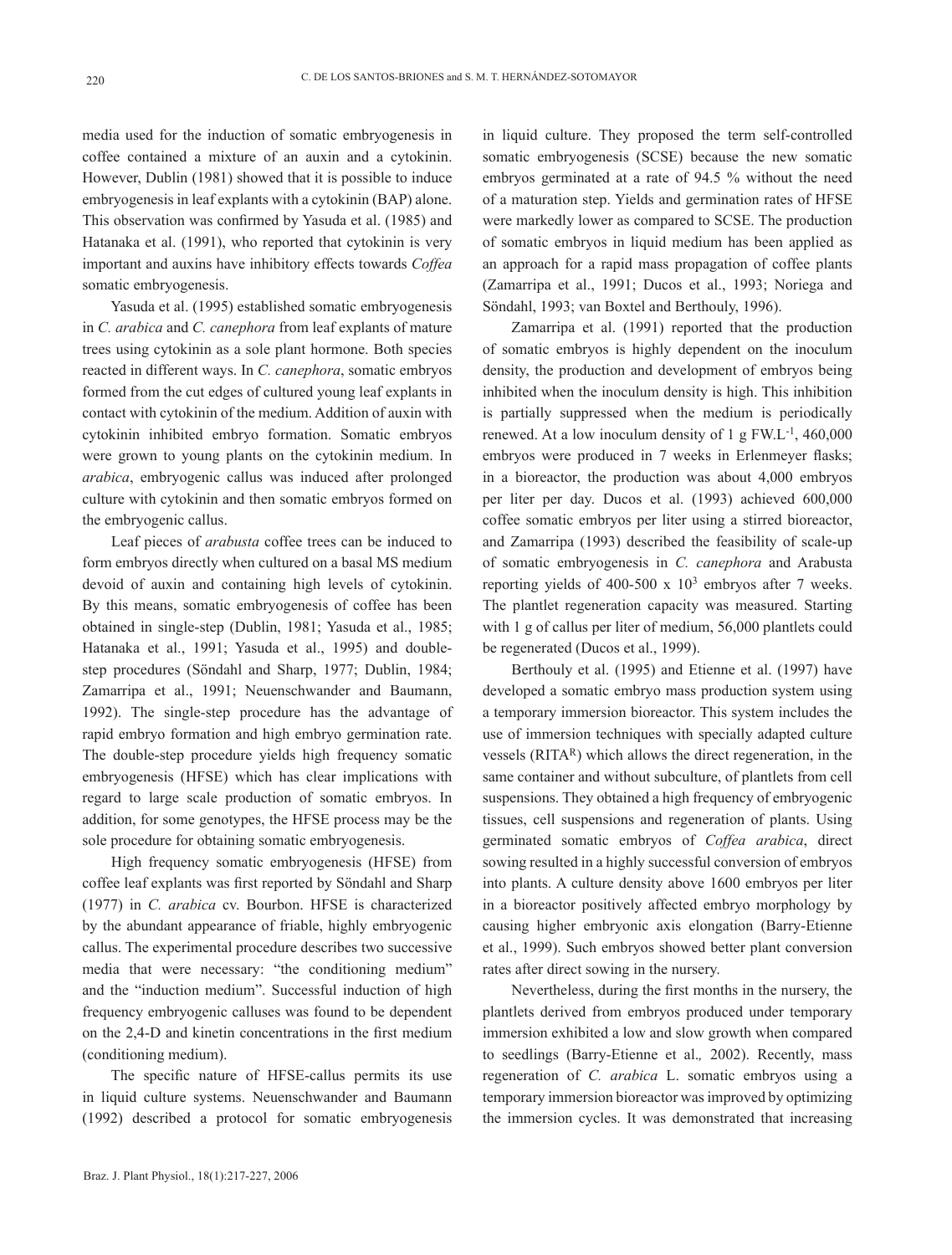the frequency of short immersions (1 min immersions every 24, 12 and 4 h) stimulated embryo production (480, 2092 and 3081 embryos per liter bioreactor, respectively) and improved quality (60, 79 and 85% of torpedo-shaped embryos, respectively) (Albarrán et al., 2005).

 Direct embryogenesis can be induced on certain explants. Direct somatic embryogenesis is the formation of somatic embryos from the explant without the formation of an intermediate callus phase (Raghavan and Sharma, 1995). In most plants, direct somatic embryogenesis is difficult to obtain. Loyola-Vargas et al. (1999) have reported direct somatic embryogenesis from explants of leaves in *Coffea arabica* and it was supported by histological evidence. They modified the protocol described by Yasuda et al. (1985). Browning of the tissues, caused by an excessive accumulation of phenolic compounds, is necessary for the somatic embryogenesis process in coffee (Quiroz-Figueroa et al., 2002). Similar observations have been reported by other authors (de García and Menéndez, 1987; Neuenschwander and Baumann, 1992; van Boxtel and Berthouly, 1996; Menéndez-Yuffá and de García, 1997).

 Somatic embryogenesis in coffee has been the subject of several histological studies (Söndahl et al., 1979a, b; Nassuth et al., 1980; Michaux-Ferrière et al., 1987, 1989; Nakamura et al., 1992; Tahara et al., 1995; Menéndez-Yuffá and de García, 1997; Quiroz-Figueroa et al., 2002). Histogenesis of indirect somatic embryogenesis of *C. arabica* has been described by Söndahl et al (1979a); they demonstrated that callus proliferation, in which some of the cells differentiate and develop into embryos, originated from spongy mesophyll cells. Nassuth et al*.* (1980) observed that all parenchymatic tissues between epidermis and vascular cambium were capable of being transformed into callus tissue, the cortex being the most active layer in this respect. After 14 days of culture, proembryos were observed in the zone of callus formation. Scanning electron microscopy observations (Söndahl et al., 1979b; Nakamura et al., 1992) revealed very young embryos with a mixture of rounded, elongated or curled cells of the explant.

 While these studies have provided valuable information, they did not clearly demonstrate embryo development from one single cell to the final stages. Michaux Ferrière et al. (1989), and Menéndez-Yuffá and de García (1997) provided evidence for the hypothesis that somatic embryos in *Coffea* have unicellular origins. In both reports, the main stages of ontogenesis were not observed. Quiroz-Figueroa et al. (2002) demonstrated that the sequential events in embryo

development arise through symmetric unicellular pathways. They concluded, on basis of their histological observations, that both direct and indirect somatic embryos of coffee formed on explanted leaf segments and callus, respectively, have a unicellular origin.

# **Physiological and biochemical advances**

 Coffee, as one of the most important major economic crops in the world, has been the subject of extensive research related to genetic improvement aimed at increasing yield. On the other hand, knowledge about the physiological and biochemical processes involved is scarce. The few studies carried out in this area can be resumed in three topics: the biosynthetic pathway of theobromine and caffeine, the changes during somatic embryogenesis, and the toxicity of aluminum on *in vitro* coffee cultures. Therefore, in order to enlarge our perception of basic scientific knowledge and to understand different mechanisms at the cellular and molecular level it is imperative that new research fields be opened up on these subjects.

 Early studies related to the purine alkaloid (PA) production and metabolism in *in vitro* cultures of *Coffea* spp., including *C. arabica*, have been reported (Baumann and Frischknecht, 1988). Cell cultures of coffee were obtained which maintained the ability to produce caffeine and theobromine and to release these purine alkaloids into the medium (Keller et al., 1972; Waller et al., 1983). Besides PA, sterols, fatty acids, chlorogenic acids, and coffee aromatics were also produced (Townsley, 1974; Van de Voort and Townsley, 1975; Buckland and Townsley, 1975). Furuya et al. (1990) have demonstrated that a polyurethane foam cube was eventually capable of immobilizing more than 10 g (fresh weight) of coffee cells in long-term culture. Coffee cells in suspension culture were capable of biotransforming theobromine to caffeine (Furuya et al., 1991).

 Based on recent knowledge of enzymology and molecular biology, it was proposed that caffeine is synthesized through multiple methylation of xanthine derivatives (Ashihara and Crozier, 2001). Enzymatic activities of N-methyltransferase for caffeine biosynthesis in coffee plants have been detected in cell-free extracts prepared from cultured cells (Baumann et al., 1983). N-methyltransferase proteins have also been purified (Mazzafera et al., 1994; Mösli Waldhauser et al., 1997; Moisyadi et al., 1998). Subsequently, cDNAs for 7 methylxanthine methyltransferase (MXMT or theobromine synthase) were successfully cloned from coffee plants (Ogawa et al., 2001; Mizuno et al., 2003).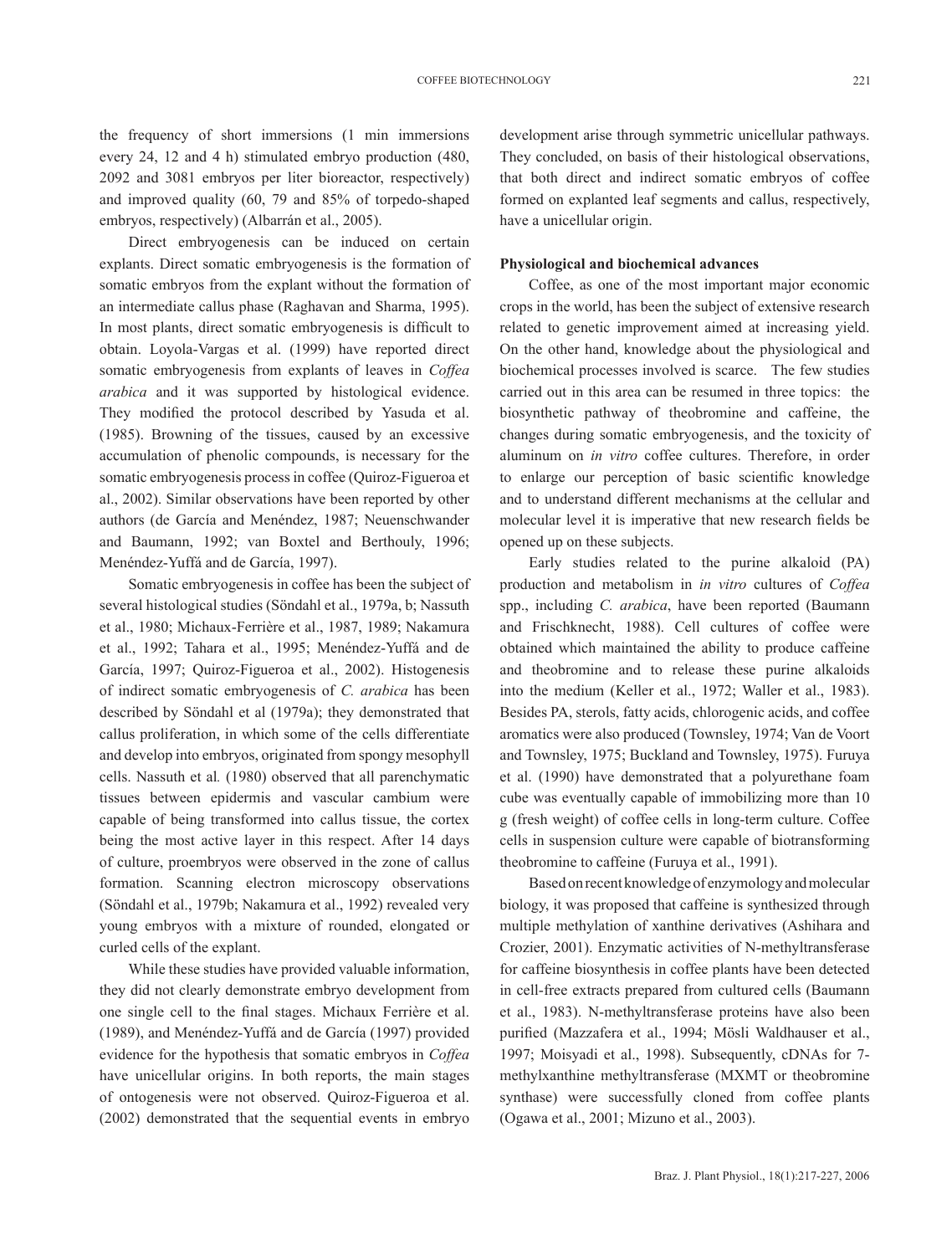Several studies have been reported concerning the modification of the embryogenic response in *Coffea* spp. Somatic embryogenesis of *C. arabica* was induced by the nitrogen source. The optimum nitrogen concentrations were between 3.75 and 15 mmol. $L^{-1}$  nitrogen with a nitrate/ ammonium molar ratio of 2:1 or 1:2 (Fuentes-Cerda et al., 2001). Also, the use of salicylic acid had a positive effect on cellular growth and somatic embryogenesis, causing a twofold increase in both processes (Quiroz-Figueroa et al., 2001). The protein electrophoretic patterns during embryogenesis in *C. arabica* were determined and revealed qualitative and quantitative differences in size and charge (Menéndez-Yuffá et al., 1994). The two-dimensional analysis of embryogenic calli revealed seven characteristic polypeptides with a molecular weight of 23 to 35 kDa in a broad pI from acid to basic. Five of them were found in the neutral to acid pI. In the nonembryogenic calli, seven distinctive polypeptides were present in the range of 15 to 70 kDa. Four of the polypeptides were acidic, three of 70 kDa and one of 15 kDa. However, the identification and properties of these proteins remains to be determined in order to understand their role in somatic embryogenesis.

 In some tropical soils, heavy metal toxicity causes reduced growth and yield losses. Coffee plantations are mainly confined to acid soils, where several toxic forms of aluminum (Al) are present. Using as a model suspensions of *C. arabica* cells (Martínez-Estévez et al., 2001a), and in view of the suggestion that Al disrupts the metabolism of membrane phospholipids, the effect of AlCl<sub>3</sub> on different components of this pathway has been studied. When suspension cells were incubated with increasing concentrations of  $AICl<sub>3</sub>$  (200-1000) μmol.L-1), the protein phosphorylation pattern changed. The phosphorylated proteins with a molecular mass of 18, 31 and 53 kDa increased dramatically after *in vivo* treatment of cells with AlCl<sub>3</sub>. When AlCl<sub>3</sub> was added to an *in vitro* phosphorylation reaction, no differences in phosphorylation were observed (Martínez-Estévez et al., 2001b). These results suggested that *in vivo* treatment of *Coffea* cells with AlCl<sub>3</sub> affects the activity of some protein kinases. The effect of Al on phosphoinositide-specific phospholipase C (PLC) and lipid kinase activities also was examined (Martínez-Estévez et al., 2003). Two main effects were seen when cells were treated with AlCl<sub>3</sub>. In periods as short as 1 min, Al-exposed cells increased their activity of PLC. Over longer periods, PLC activity was inhibited by more than 50%. The activity of phosphatidylinositol 4-kinase, phosphatidylinositol phosphate 5-kinase and diacylglycerol kinase increased when cells were incubated in the presence of different concentrations of AlCl<sub>3</sub>. These reports strongly support the hypothesis that Al disrupts the metabolism of membrane phospholipids regulating not only PLC but also other enzymes that have key roles in signal transduction pathways. Despite the research done in this field, we still need to understand the biochemical and molecular basis of Al-toxicity in coffee. This becomes particularly important for some countries like Brazil where acid soils are a major problem for coffee productivity.

## **Transformation of coffee**

To establish a genetic transformation system a competent explant is required for the transformation process, together with an *in vitro* culture system that permits a high frequency of regeneration. Furthermore, a system for genic transfer is required that is simple, cheap, and reproducible. In coffee, there are efficient regeneration systems through somatic embryogenesis from several tissues and the genetic transformation of coffee plants has been achieved successfully by several research groups (Barton et al., 1991; Spiral et al., 1993; Sugiyama et al., 1995; van Boxtel et al., 1995; Hatanaka et al., 1999; Spiral et al., 1999; Leroy et al., 2000; Fernández-Da Silva and Menéndez-Yuffá, 2003; Ogita et al., 2004).

 Several studies in coffee have indicated that some *in vitro* tissue cultures of coffee showed tolerance to high kanamycin concentrations (400 mg.L<sup>-1</sup>) (Spiral et al., 1993; Giménez et al., 1996). In order to develop a selective growth system for genetically transformed coffee tissues, van Boxtel et al. (1997), studied the effects of the selective agents chlorsulfuron, glufosinate, glyphosate, hygromycin, and kanamycin on callus development from leaf explants and embryogenic suspension cultures. Chlorsulfuron and hygromycin caused strong inhibition and severe necrosis, whereas glyphosate and kanamycin showed variable inhibition. Glufosinate appeared to efficiently inhibit growth of both leaf callus and callus suspensions of all genotypes tested without inducing necrosis, indicating their potential for the detection of stably transformed coffee tissues.

 Two kinds of transformation techniques have been tested: the indirect *Agrobacterium*-mediated transformation (which is the technique currently used to transfer genes in coffee plants) and direct transformation, through particle bombardment and electroporation of tissues.

*Indirect gene transfer:* Ocampo and Manzanera (1991), using wild-type *Agrobacterium* strains, observed the production of tumors on infected hypocotyls of *in vitro* germinated coffee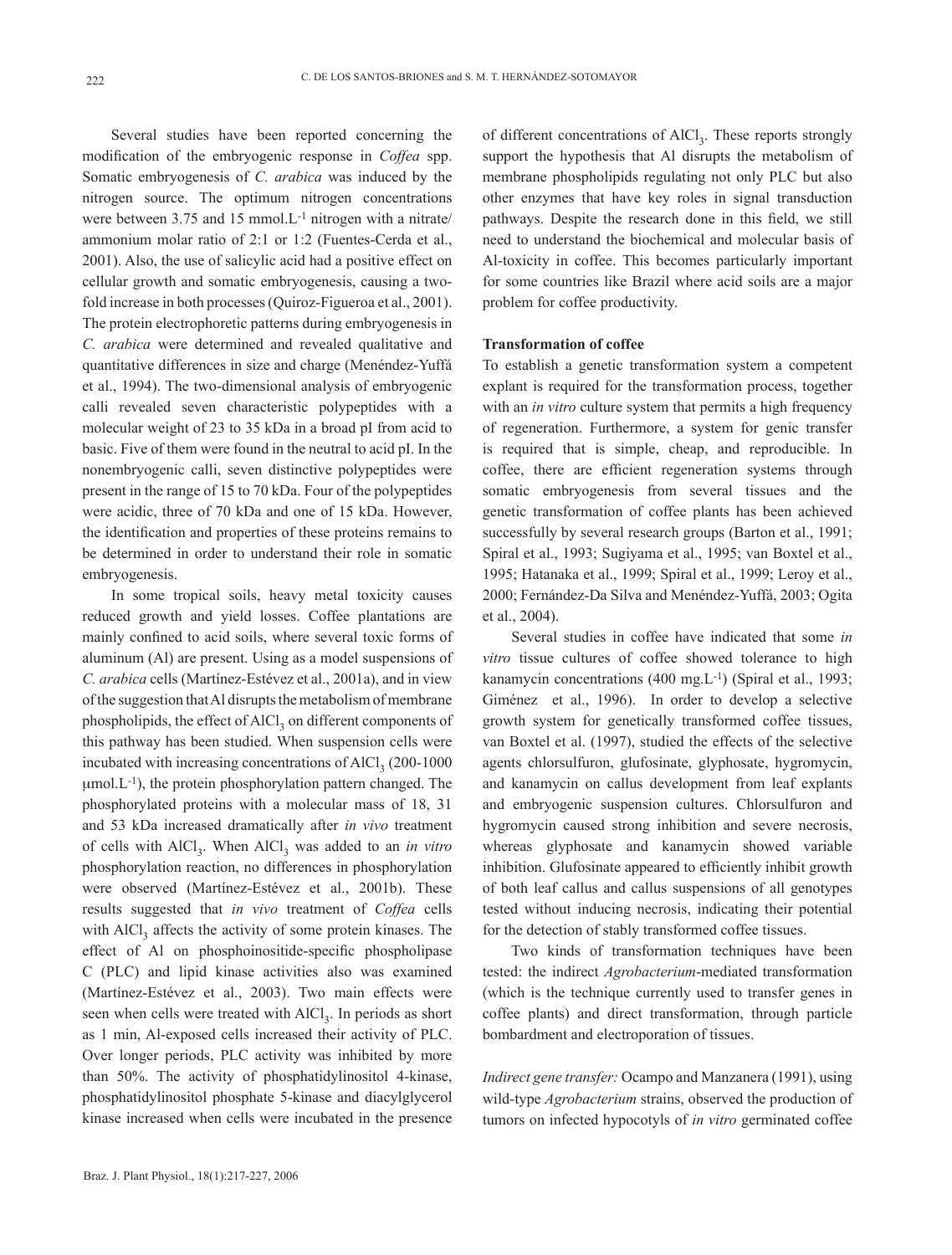seeds. Spiral and Pétiard (1991) obtained preliminary results using protoplast co-culture with different *Agrobacterium* strains carrying neomycine phosphotransferase (NPTII) and β-glucuronidase (GUS) marker genes under control of the CaMV35S promoter. They observed transient expression by GUS histochemical assay on callus tissue derived from the treated protoplast.

 Transformed plantlets of *Coffea canephora* were obtained by regeneration of somatic embryos infected with *Agrobacterium rhizogenes*. Integration of NPTII and GUS genes were demonstrated by polymerase chain reaction (PCR) and β-glucuronidase assay (Spiral et al., 1993). Sugiyama et al. (1995), after transforming *Coffea arabica*  using the Ri plasmid of *Agrobacterium rhizogenes* strain IFO 14554, suggested that this kind of transformation is applicable to the production of plantlets with a phenotype of foreign genes.

 The production of transgenic plants by cocultivating somatic embryos of *C. canephora* with *A. rhizogenes* (A4) and disarmed *A. tumefaciens* (LBA4404) was reported by Leroy et al., (1997). Hatanaka et al. (1999) reported the successful genetic transformation of *C. canephora* using *A. tumefaciens* EHA101 harboring pIG121-Hm from embryogenic calli. Somatic embryos were germinated and regenerated to small plantlets which were then transferred to medium containing both  $100 \text{ mg}$ . L<sup>-1</sup> hygromycin and  $100$ mg.L-1 kanamycin for final selection of transgenic plants. The selected plantlets exhibited strong GUS activity in leaves and roots. Furthermore, the GUS and hygromycin phosphotransferase (HPT) genes were confirmed to be stably integrated into the genome of the coffee plants by PCR.

Leroy et al. (1999; 2000) reported the first transformation of coffee plants containing a *Bacillus thuringiensis* gene which had been integrated into the coffee genome. A synthetic gene encoding for a *B. thuringiensis* CryIAc endotoxin, which is active against the coffee leaf miner *Perileucoptera coffeela*, was introduced into three genotypes of the two cultivated species, *C. arabica* and *C. canephora*, conferring insect resistance. Somatic embryos were co-cultivated with the LBA4404 strain of *Agrobacterium tumefaciens* containing the *cry*1Ac gene. More than 100 transformed plants from independent transformation events were obtained for each coffee genotype. The integration and expression of the *cry*1AC gene was studied by western blotting analyses. Transgenic plants demonstrated effective resistance to leaf miner bioassays with the insects.

*Direct gene transfer:* The first genetic transformation of coffee cells reported was by protoplast electroporation. Barton et al. (1991) obtained plantlets of *Coffea arabica* genetically altered. They established suspension cultures to obtain protoplasts which were transformed with a kanamycinresistance gene by an electroporation procedure. Embryos were formed from transformed cells and regenerated into plantlets. The regenerated embryos contained the inserted foreign DNA. However, the transformed coffee plantlets established feeble root systems and therefore did not develop into plants capable of flowering.

 The application of the biobalistic system with coffee tissues was described for the first time by van Boxtel et al. (1995). The experiments were carried out on different tissues and revealed that suspension cultures and somatic embryos were less appropriate for transient expression studies of β-glucuronidase. Transient expression was most easily detectable and most frequently observed with bombarded leaves of microcuttings. Among four (CaMV-E35S, LTR, UBQ1, and  $EFa-A1$ ) tested promoters controlling GUS expression, the best results with coffee were obtained using the EFα-A1 promoter of *A. thaliana*.

 Fernández-Da Silva and Menéndez-Yuffá (2003) developed a method for coffee genetic transformation by electroporation. They evaluated different electroporation conditions on different plant tissues like embryogenic calli, leaf sections from *in vitro* plants, and somatic embryos at globular and torpedo stages obtained from cell suspensions. The optimal conditions for electroporation were one hour of enzymatic pretreatment of torpedo-shaped embryos, electroporation at 375 V and 900 μF. The secondary somatic embryos regenerated from electroporated torpedo-shaped somatic embryos were positive for *gus* expression, and also in the PCR analysis for the genes *gus* and *bar*.

*Genetic Engineering:* Genetic engineering of coffee has focused on seed production, ripening, insect control, and reduced caffeine. The decaffeination process is carried out by supercritical extraction that involves washing the beans with liquid carbon dioxide. The procedure is not only expensive but it also removes other compounds that give coffee its rich taste and aroma. Recently, an advance in transgenic plant research of coffee has been achieved: coffee plants (*Coffea arabica* and *Coffea canephora*) have been genetically modified to contain less caffeine (Ogita et al., 2003; 2004). The expression of the gene encoding theobromine synthase (CaMXMT1) was repressed by RNA interference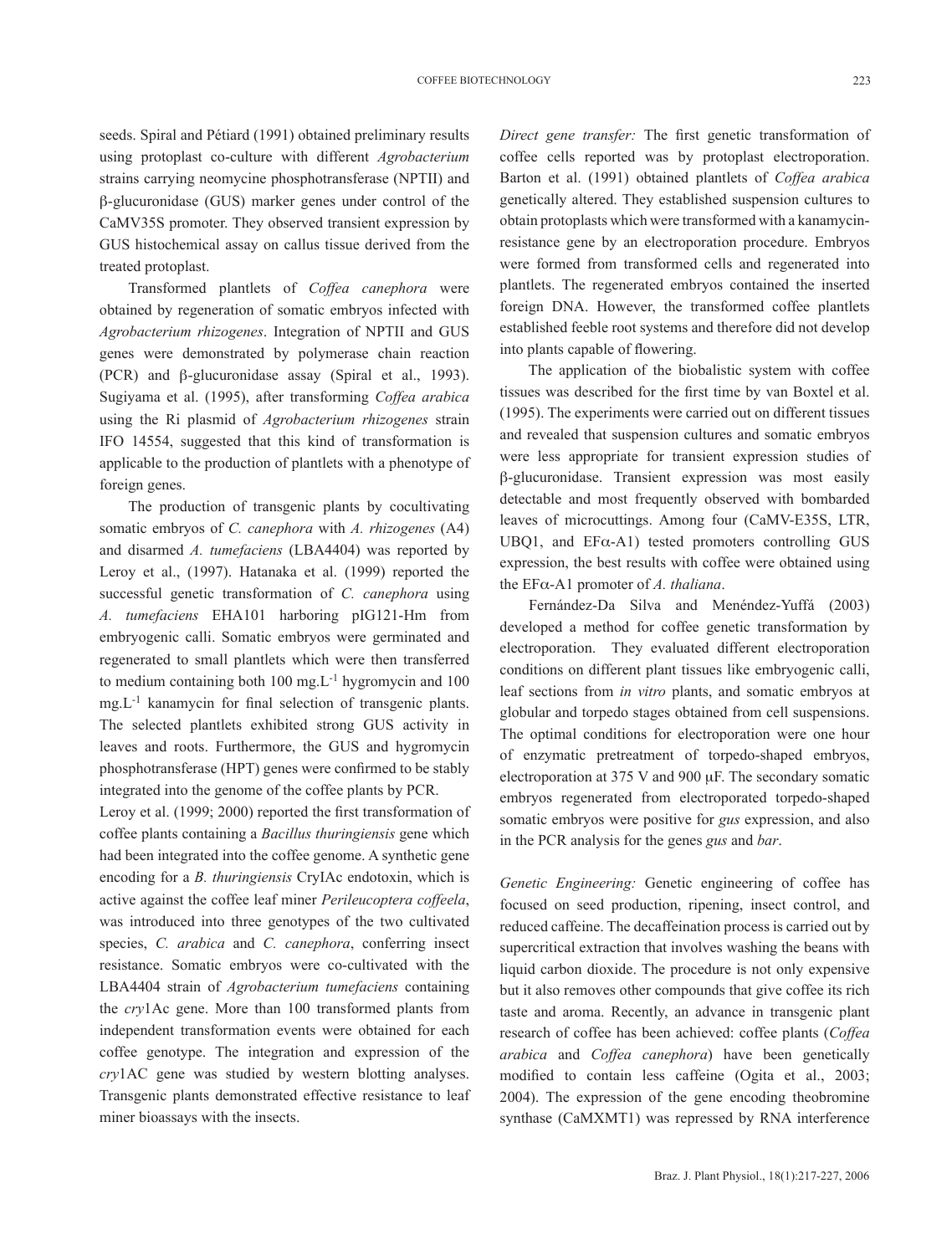(RNAi). These reports provide evidence for the successful production of a low-caffeine phenotype in both 'Arabica' and 'Robusta' coffee species, with 100% decaffeination in embryogenic tissues and 70 % in plantlets, respectively. The 3'-untranslated region and coding region of CaMXMT1 cDNA were selected for design of double-stranded RNAi constructs. *Agrobacterium tumefaciens* EHA101 cells were transfected with these constructs and then used to transform embryogenic tissues of *C. arabica* and somatic embryos of *C. arabica* and *C. canephora*.

 After 2-4 months of culture, most infected tissues turned brown and necrotic, however it was possible to regenerate hygromycin-resistant cells from these tissues. Seedlings were then cultured. Young leaves of one-year-old seedlings were collected 2-3 weeks after sprouting and their purine alkaloid content was measured. The wild type and transgenic lines that expressed green fluorescent protein (GFP) contained similar amounts of endogenous theobromine and caffeine (about 1 and 8.4 mg per g of fresh leaf tissue, respectively). In contrast, young leaves of transgenic lines, expressing RNAi showed a 40-70% reduction in theobromine content and a 50-70 % reduction in caffeine. At maturity, these transgenic plants should produce essentially normal coffee beans with low caffeine content. These decaffeinated coffee plants will, in theory, bring an end to the expensive, industrial decaffeination that results in a loss of flavour.

## **CONCLUSION**

 In the last few years, interest has grown in coffee as a model to study some very challenging aspects of modern biology, such as plant transformation and regeneration. Although coffee is the world's most heavily traded commodity apart from oil, research into some of the basic biological topics has indeed been neglected. The aim of this review was to point out the importance of developments in *in vitro* cell culture, somatic embryogenesis, plant regeneration and transformation in coffee, as well as call attention to some of the few biochemical and molecular studies that have been carried out.

 Research on coffee harvesting, processing, pest and disease control, pathogen interaction, and abiotic stress is essential for the continued production of a high-quality coffee. Progress in our knowledge and understanding of the biochemical and molecular basis of the topics mentioned above can only come through continued research. This is the key to success in the quest for improving the yield and quality of this economically important crop, that would bring enormous benefits to both producers and consumers.

**Acknowledgements:** We would like to thank Ligia Brito-Argáez and J. Armando Muñoz-Sánchez for their contribution in the experiments for the Hernández-Sotomayor's Laboratory whose work is funded by a grant 45798-Z from CONACYT.

## **REFERENCES**

- Acuña JR, de Peña M (1987) Isolation and culture of coffee protoplasts. In: Abstr Int. Congr. Plant Tissue Cult., Tropical Species, Bogotá, Colombia, pp.34-35.
- Acuña JR, de Peña M (1991) Plant regeneration from protoplasts of embryogenic cell suspensions of *Coffea arabica* L. cv caturra. Plant Cell Rep. 10:345-348.
- Albarrán J, Bertrand B, Lartaud M, Etienne H (2005) Cycle characteristics in a temporary immersion bioreactor affect regeneration, morphology, water and mineral status of coffee (*Coffea arabica*) somatic embryos. Plant Cell Tissue Organ Cult. 81:27-36.
- Ammirato PV (1983) Embryogenesis. In: Evance DA, Sharp WR, Ammirato PV, Yamada Y (eds), Handbook of Tissue Culture, Vol. 1, pp.82-123. Macmillian, New York.
- Ashihara H, Crozier A (2001) Caffeine: a well known but little mentioned compound in plant science. Trends Plant Sci. 6(9):407-413.
- Barry-Etienne D, Bertrand B, Vasquez N, Etienne H (1999) Direct sowing of *Coffea arabica* somatic embryos massproduced in a bioreactor and regeneration of plants. Plant Cell Rep. 19:111-117.
- Barry-Etienne D, Bertrand B, Schlönvoigt A, Etienne H (2002) The morphological variability within a population of coffee somatic embryos produced in a bioreactor affects the regeneration and the development of plants in the nursery. Plant Cell Tissue Organ Cult. 68:153-162.
- Barton CR, Adams TL, Zarowitz MA (1991) Stable transformation of foreign DNA into *Coffea arabica* plants. In: Proc. XIV Colloq. Sci. Int. Coffee. San Francisco, pp.460-464.
- Baumann TW, Koetz R, Morath P (1983) N-methyltransferase activities in suspension cultures of *Coffea arabica* L. Plant Cell Rep. 2:33-35.
- Baumann TW, Frischknecht PM (1988) Caffeine: Production by plant (Coffea spp) Cell Cultures. In: Bajaj YPS (ed), Biotechnology in Agriculture and Forestry, pp.264-281. Springer-Verlag, Berlin.
- Berthouly M, Dufour M, Alvard D, Carasco C, Alemanno L, Teisson C (1995) Coffee micropropagation in a liquid medium using the temporary immersion technique. In: XVI Colloq. Sci. Int. Coffee. Kyoto, pp.514-519.
- Buckland E, Townsley PM (1975) Coffee cell suspension cultures. Caffeine and chlorogenic acid content. Journal de l'Institut Canadien des Sciences et Technologies d'Alimentation 8:164-165.
- Dublin P (1981) Embroyogenèse somatique directe sur fragments de feuilles de caféier Arabusta. Café Cacao Thé 25: 237-242.
- Dublin P (1984) Techniques de reproduction végétative in vitro et amélioration génétique chez les caféiers cultivés. Café Cacao Thé 28:231-244.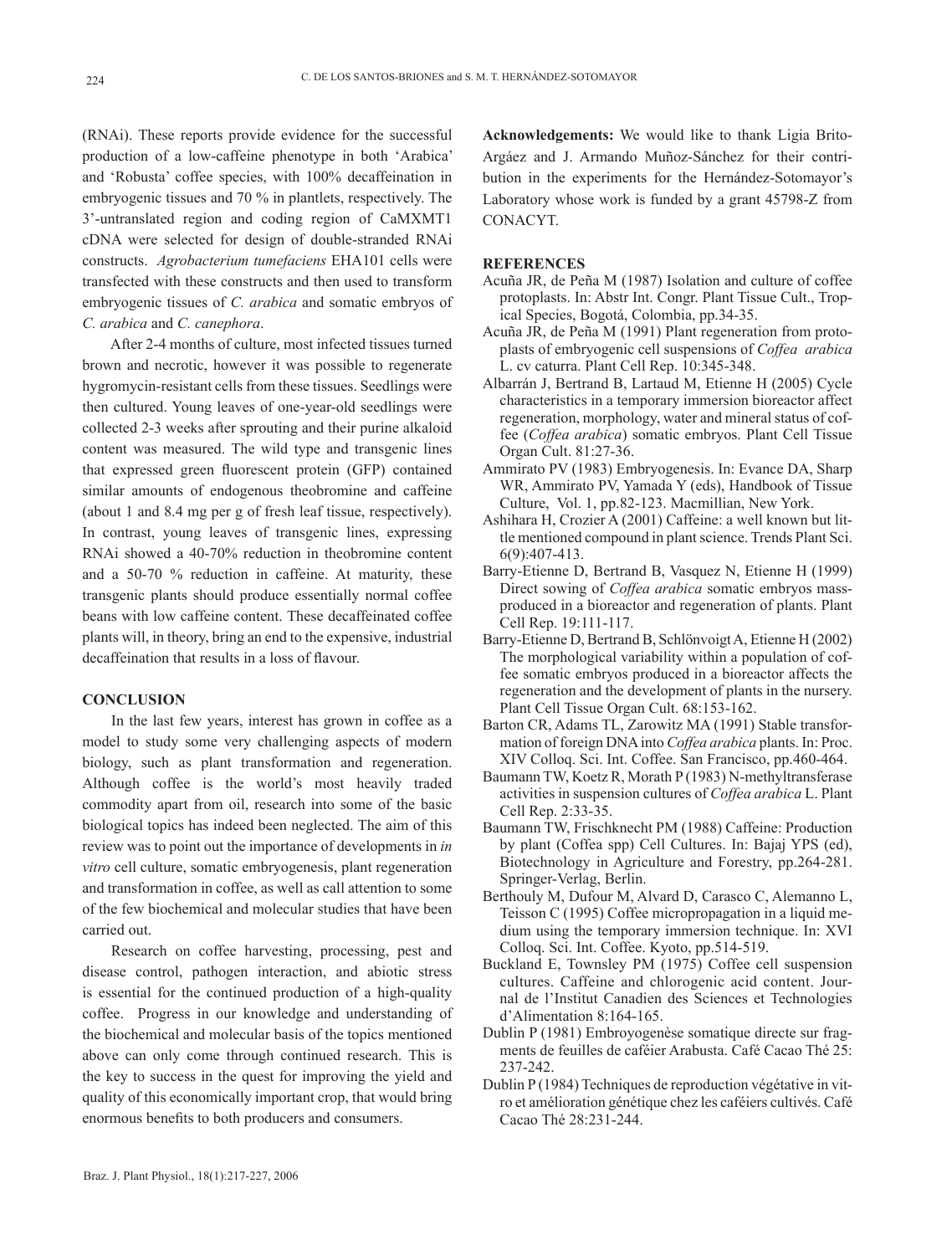- Ducos JP, Zamarripa A, Eskes A, Pétiard V (1993) Production of somatic embryos of coffee in a bioreactor. In: XV Colloq. Sci. Int. Coffee. Montpellier, pp.89-96.
- Ducos JP, Gianforcaro M, Florin B, Pétiard V, Deshayes A (1999) A technically and economically attractive way to propagate elite *Coffea canephora* (Robusta) clones: in vitro somatic embryogenesis. In: XVIII Colloq. Sci. Int. Coffee. Helsinki, pp.295-301.
- Etienne H, Bertrand B, Anthony F, Côte F, Berthouly M (1997) L'embryogenèse somatique: un outil pour l'amélioration génétique du caféier. In: XVII Colloq. Sci. Int. Coffee. Montreux, pp.457-465.
- Fernández-Da Silva R, Menéndez-Yuffá A (2003) Transient gene expresion expression in secondary somatic embryos from coffee tissues electroporated with the genes *gus* and *bar*. Electr. J. Biotechnol. 6:29-38.
- Frischknecht PM, and Baumann TW (1980) The pattern of purine alkaloid formation in suspension cultures of *Coffea arabica*. Planta Medica 31:344-350.
- Fuentes-Cerda CFJ, Monforte-González M, Méndez-Zeel M, Rojas-Herrera R, Loyola-Vargas R (2001) Modification of the embryogenic response of *Coffea arabica* by the nitrogen source. Biotechnol. Lett. 23:1341-1343.
- Furuya T, Koge K, Orihara Y (1990) Long term culture and caffeine production of immobilized coffee (*Coffea arabica*) L. cells in polyurethane foam. Plant Cell Rep. 9:125-128.
- Furuya T, Orihara Y, Koge K (1991) Biotransformation of theobromine to caffeine in suspension and polyurethane foam immobilized coffee (*Coffea arabica* L.) cells. Plant Cell Rep. 9:659-662.
- García E de, Menéndez A (1987) Embriogénesis a partir de explantes foliares del cafeto catimor. Café Cacao Thé 31  $(1):15-22.$
- Giménez CA, Menéndez-Yuffá A, de García E (1996) Efecto del antibiótico kanamicina sobre diferentes explantes del híbrido de café (Coffea sp) Catimor. Phyton 59:39-46.
- Grèzes J, Thomas D, Tomasset B (1994) Factors influencing protoplast isolation from *Coffea arabica* cells. Plant Cell Tissue Organ Cult. 36:91-97.
- Hatanaka T, Arakawa T, Yasuda T, Uchida N, Yamaguchi T (1991) Effect of plant growth regulators on somatic embryogenesis in leaf cultures of *Coffea canephora*. Plant Cell Rep. 10:179-182.
- Hatanaka T, Choi YE, Kusano T, Sano H (1999) Transgenic plants of coffee *Coffea canephora* from embryogenic callus via *Agrobacterium tumefaciens*-mediated transformation. Plant Cell Rep. 19:106-110.
- Herman EB, Haas GJ (1975) Clonal Propagation of *Coffea arabica* L. from Callus Culture. Hortscience 10:588-589.
- Keller H, Wanner H, Baumann TW (1972) Kaffeinsynthese in Fruchten und Gewebekulturen von *Coffea arabica*. Planta 108:339-350.
- Leroy T, Royer M, Paillard M, Berthouly M, Spiral J, Tessereau S, Legavre T, Altosaar I (1997) Introduction de genes d'intérêt agronomique dans l'espèce *Coffea canephora* Pierre par transformation avec *Agrobacterium* sp. In: XVII Colloq. Sci. Int. Coffee. Nairobi, pp.439-446.
- Leroy T, Philippe R, Royer M, Frutos R, Duris D, Dufour M, Jourdan I, Lacombe C, Fenouillet C (1999) Genetically modified coffee trees for resistance to coffee leaf miner. Analysis of gene expression, resistance to insects and agronomic value. In: XVIII Colloq. Sci. Int. Coffee. Helsinki, pp.332-338.
- Leroy T, Henry AM, Royer M, Altosaar I, Frutos R, Duris D, Philippe R (2000) Genetically modified coffee plants expressing the *Bacillus thuringiensis cry*1Ac gene for resistance to leaf miner. Plant Cell Rep. 19:382-389.
- Linsmaier M and Skoog F (1965) Organic Growth Factor Requirements of Tobacco Tissue Cultures. Physiol. Plant. 18: 100-127.
- Loyola-Vargas VM, Fuentes-Cerda CFJ, Monforte-González M, Méndez-Zeel M, Rojas-Herrera R, Mijangos-Cortés J (1999) Coffee tissue culture as a new model for the study of somaclonal variation. In: XVIII Colloq. Sci. Int. Coffee. Helsinki, pp.302-307.
- Martínez-Estévez M, Muñoz-Sánchez JA, Loyola-Vargas VM, Hernández-Sotomayor SMT (2001a) Modification of the culture medium to produce aluminum toxicity in cell suspensions of coffee (*Coffea arabica* L.). Plant Cell Rep. 20:469-474.
- Martínez-Estévez M, Loyola-Vargas VM, Hernández-Sotomayor SMT (2001b) Aluminum increases phosphorylation of particular proteins in cellular suspension cultures of coffee (*Coffea arabica*). J. Plant Physiol. 158: 1375-1379.
- Martínez-Estévez M, Racagni-Di Palma G, Muñoz-Sánchez JA, Brito-Argáez L, Loyola-Vargas VM, Hernández-Sotomayor SMT (2003) Aluminium differentially modifies lipid metabolism from the phosphoinositides pathway in *Coffea arabica* cells. J. Plant Physiol. 160:1297-1303.
- Mazzafera P, Wingsle G, Olsson O, Sandberg G (1994) S-adenosyl-L-methionine: theobromine 1-N-methyltransferase, an enzyme catalyzing the synthesis of caffeine in coffee. Phytochemistry 37:1577-1584.
- Menéndez-Yuffá A, de García EG, Segura-Nieto M (1994) Comparative study of protein electrophoretic patterns during embryogenesis in *Coffea arabica* cv Catimor. Plant Cell Rep. 13:197-202.
- Menéndez-Yuffá A, de García EG (1997) Morphogenic events during indirect somatic embryogenesis in coffee "Catimor". Protoplasma 199:208-214.
- Michaux-Ferrière N, Dublin P, Schwendiman J (1987) Étude histologique de l'embryogenèse somatique à partir d'explants foliaires de *Coffea arabica* L. Café Cacao Thé 31:103-111.
- Michaux-Ferrière N, Bieysse D, Alvard D, Dublin P (1989) Étude histologique de l'embryogenése somatique chez *Coffea arabica*, induite par culture sur milieux uniques de fragments foliaires de génotypes différents. Café Cacao Thé 33:207-217.
- Mizuno k, Okuda A, Kato M, Yoneyama N, Tanaka H, Ashihara H, Fujimura T (2003) Isolation of a new dual-functional caffeine synthase gene encoding an enzyme for the conversion of 7-methylxanthine to caffeine from coffee (*Coffea arabica* L.) FEBS Lett. 534:75-81.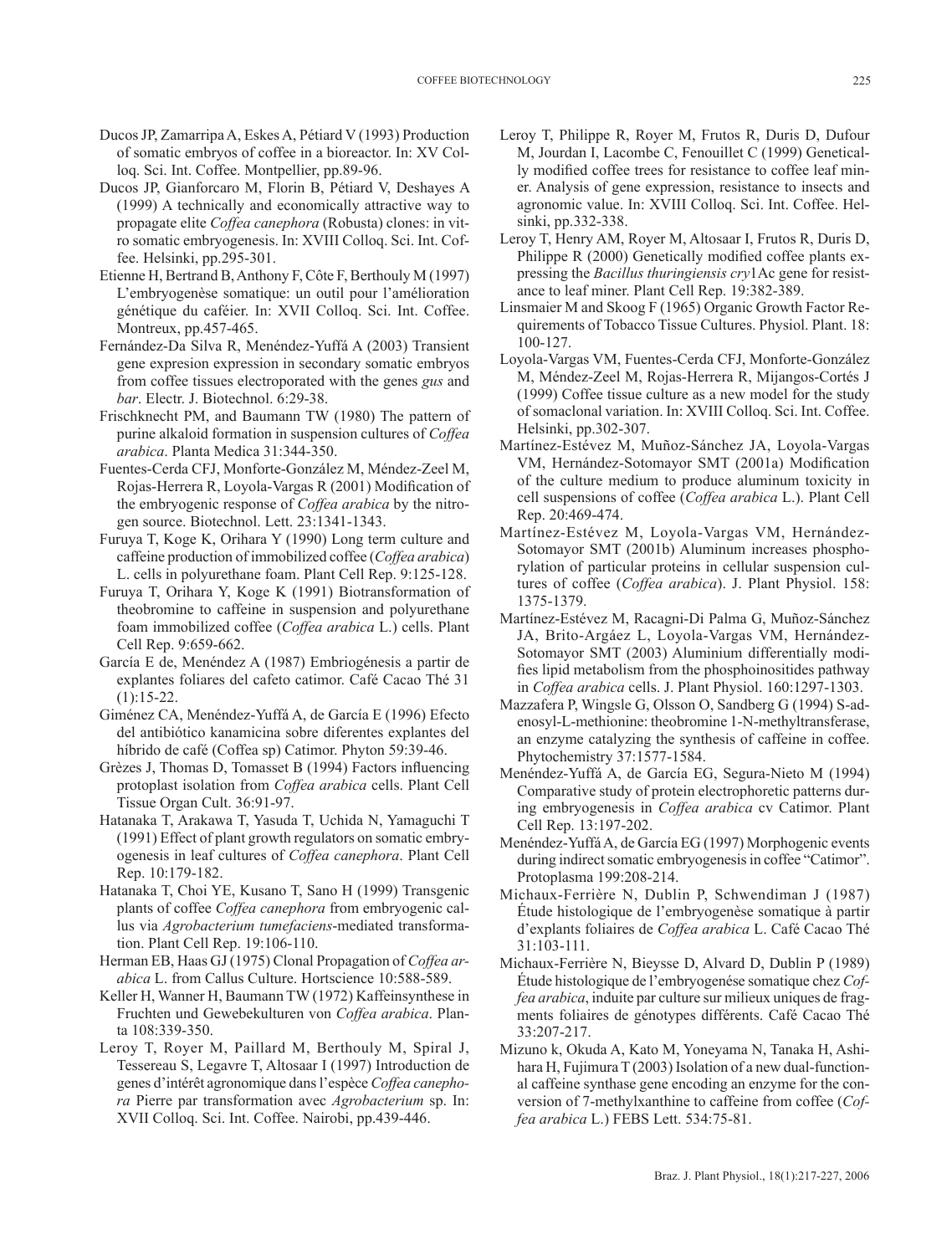- Moisyadi S, Neupane KR, Stiles JI (1998) Cloning and characterization of a cDNA encoding xanthosine-N7-methyltransferase from coffee (*Coffea arabica*). Acta Hortic. 461: 367-377.
- Monaco LC, Medina H, Söndahl MR (1974) Perisperm culture of coffee. Ciência e Cultura 26:240.
- Mösli Waldhauser SS, Gillies FM, Crozier A, Baumann TW (1997) Separation of N-7 methyltransferase, the key enzyme in caffeine biosynthesis. Phytochemistry 45:1407-1414.
- Nakamura T, Taniguchi T, Maeda E (1992) Studies on somatic embryogenesis of coffee by scanning electron microscope. Jpn. J. Crop Sci. 61:476-486.
- Nassuth A, Wormer TM, Bouman F, Staritsky G (1980) The histogenesis of callus in *Coffea canephora* stem explants and the discovery of early embryoid initiation. Acta Bot. Neerl. 29:49-54.
- Neuenschwander B, Baumann TW (1992) A novel type of somatic embryogenesis in *Coffea arabica*. Plant Cell Rep. 10:608-612.
- Noriega C, Söndahl M (1993) Arabica coffee micropropagation through somatic embryogenesis via bioreactors. In: XV Colloq. Sci. Int. Coffee. Montpellier, pp.73-81.
- Ocampo CA, Manzanera LM (1991) Advances in genetic manipulation of the coffee plant. In: XIV Colloq. Sci. Int. Coffee. San Francisco, pp.378-382.
- Ogawa M, Herai Y, Koizumi N, Kusano T, Sano H (2001) 7- Methylxanthine methyltransferase of coffee plants. J. Biol. Chem. 276:8213-8218.
- Ogita S, Uefuji H, Yamaguchi Y, Koizumi N, Sano H (2003) Producing decaffeinated coffee plants. Nature 423:823.
- Ogita S, Uefuji H, Morimoto M, Sano H (2004) Application of RNAi to confirm theobromine as the major intermediate for caffeine biosynthesis in coffee plants with potential for construction of decaffeinated varieties. Plant Mol. Biol. 54:931-941.
- Orozco FJ, Schieder O (1984) Isolation of mesophyll protoplasts of the genus *Coffea*. Turrialba 34:534-536.
- Quiroz-Figueroa F, Méndez-Zeel, Larqué-Saavedra A, Loyola-Vargas VM (2001) Picomolar concentrations of salicylates induce cellular growth and enhance somatic embryogenesis in *Coffea arabica* tissue culture. Plant Cell Rep. 20:679-684.
- Quiroz-Figueroa FR, Fuentes-Cerda CFJ, Rojas-Herrera R, and Loyola-Vargas VM (2002) Histological studies on the developmental stages and differentiation of two different somatic embryogenesis systems of *Coffea arabica*. Plant Cell Rep. 20:1141-1149.
- Raghavan V, Sharma KK (1995) Zygotic embryogenesis in gymnosperms and angiosperms. In: Thorpe TA (ed), In vitro embryogenesis in plants, pp.73-115. Kluwer Academic press, The Netherlands.
- Raghuramulu Y, Purushotham K, Sreenivasan MS, Ramaiah PK (1987) *In vitro* regeneration of coffee plantlets in India. J. Coffee Res. 17:57-64.
- Schöpke C, Müller LE, Kohlenbach HW (1987) Somatic embryogenesis and regeneration of plantlets in protoplast cultures from somatic embryos of coffee (*Coffea canephora* P. ex. Fr.). Plant Cell Tissue Organ Cult. 8:243-248.
- Schöpke C, Müller LE, Kohlenbach HW (1988) Coffee protoplasts: isolation, culture and plantlet regeneration. In: Proc. XII Colloq. Sci. Int. Coffee. Montreux, pp.426-432.
- Schöpke C (1989) In vitro-Kultur bei Kaffee: Versuche zur Isolierung und Kultivierung von Protoplasten und zur Regeneration von Pflanzen. Maraun Frankfurt, JW Goethe Univ., PhD thesis.
- Sharp WR, Caldas LS, Crocomo OJ, Monaco LC, Carvalho A (1973) Production of *Coffea arabica* callus of three ploidy levels and subsequent morphogenesis. Phyton 31:67-74.
- Söndhal MR, Sharp WR (1977) High frequency induction of somatic embryos in cultured leaf explants of *Coffea arabica* L. Z. Pflanzenphysiol. 81:395-408.
- Söndhal MR, Sharp WR (1979) Research in *Coffea* spp. and applications of tissue culture methods. In: Sharp WR, Larsen PO, Paddock EF, Raghavan V (eds), Plant cell and tissue culture, pp.527-584. Ohio State Univ. Press, Columbus.
- Söndahl MR, Spahlinger DA, Sharp WR (1979 a) A histological study of high frequency and low frequency induction of somatic embryos in cultured leaf explants of *Coffea arabica* L. Z. Pflanzenphysiol. 94:101-108.
- Söndahl MR, Salisbury JL, Sharp WR (1979b) SEM Characterization of embryogenic tissue and globular embryos during high frequency somatic embryogenesis in coffee callus cells. Z. Pflanzenphysiol. 94:185-188
- Söndhal MR, Chapman M, Sharp WR (1980) Protoplast liberation, cell wall reconstitution, and callus proliferation in *Coffea arabica* L. callus tissues. Turrialba. 30:161-165.
- Söndhal MR, Lauritis JA (1992) Coffee. In: Por FA, Hammerschlag F, Litz RE (eds), Biotechnology of perennial fruit crops, pp.401-420. CAB International, London.
- Spiral J, Pétiard V (1991) Protoplast culture and regeneration in *Coffea* species. In: Proc. XIV Colloq. Sci. Int. Coffee. San Francisco, pp.383-391.
- Spiral J, Thierry C, Paillard M, Pétiard V (1993) Regeneration of plantlets of *Coffea canephora* Pierre (Robusta) transformed by *Agrobacterium rhizogenes*. C.R. Acad. Sci. t316 Série III, pp.1-6.
- Spiral J, Leroy T, Paillard M, Pétiard V (1999) Transgenic coffee (*Coffea* species). In: Bajaj YPS (ed), Biotechnology in agriculture and forestry, Vol. 44, pp.55-76. Springer-Verlag, Berlin.
- Sreenath HL, Shanta HM, Babu KH, Naidu MM (1995) Somatic embryogenesis from integument (perisperm) cultures of coffee. Plant Cell Rep. 14:670-673.
- Staritsky G (1970) Embryoid formation in callus tissues of coffee. Acta Bot. Neerl. 19:509-514.
- Sugiyama M, Matsuoka C, Takagi T (1995) Transformation of coffee with *Agrobacterium rhizogenes*. In: XVI Colloq. Sci. Int. Coffee. Kyoto, pp.853-859.
- Tahara M, Yasuda T, Uchida N, Yamaguchi T (1994) Formation of somatic embryos from protoplasts of *Coffea arabica* L. Hortscience 29:172-174.
- Tahara M, Nakanishi T, Yasuda T, Yamaguchi T (1995) Histological and biological aspects in somatic embryogenesis of *Coffea arabica*. In: XVI Colloq. Sci. Int. Coffee. Kyoto, pp.860-867.